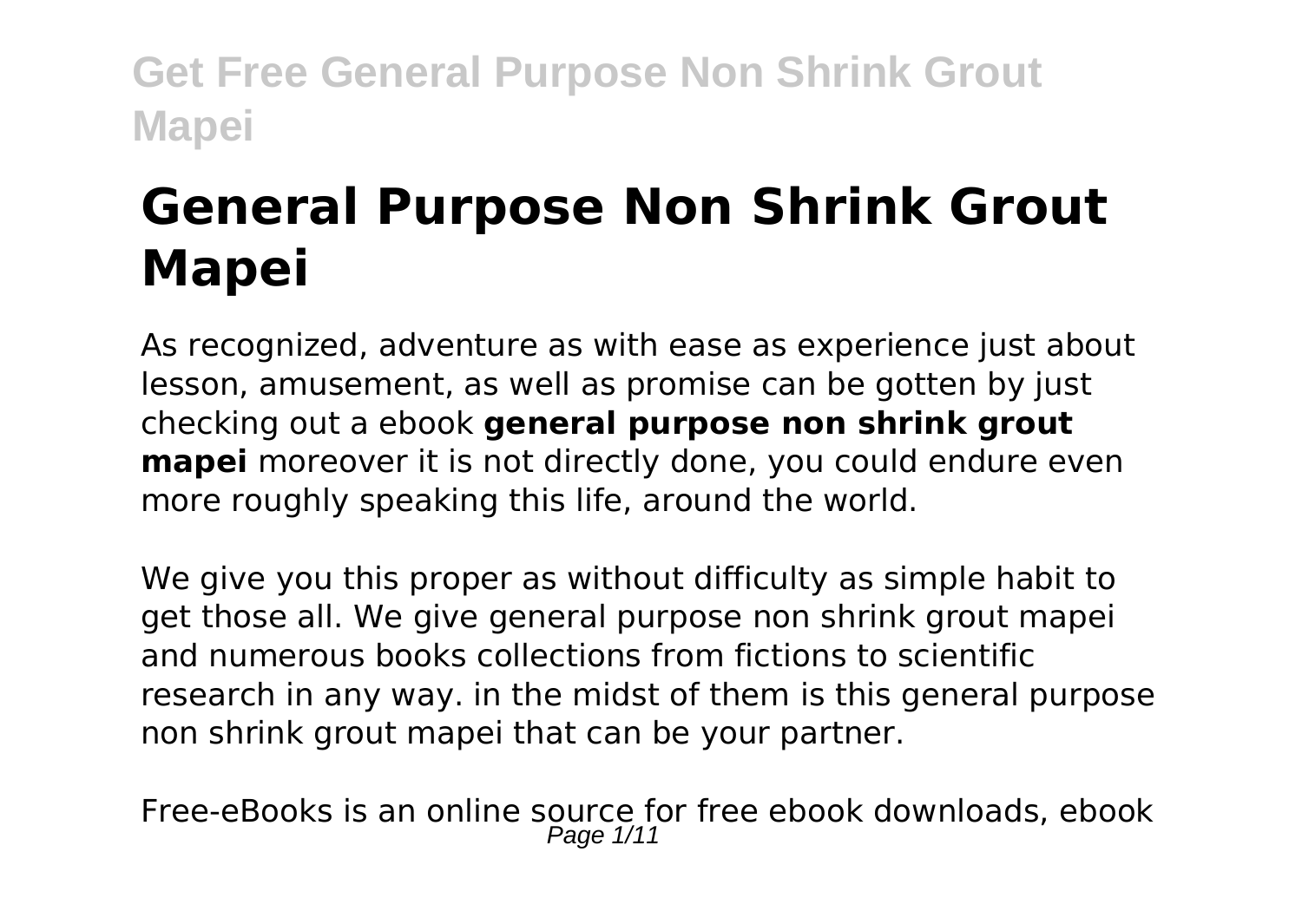resources and ebook authors. Besides free ebooks, you also download free magazines or submit your own ebook. You need to become a Free-EBooks.Net member to access their library. Registration is free.

#### **General Purpose Non Shrink Grout**

QUIKRETE® Non-Shrink General Purpose Grout (No. 1585-01) is a high strength, non-metallic portland cement based material including expansive additives. Add only water to obtain flowable properties. Non-shrink characteristics make it stable and capable of handling high load transfers. Can be mixed to a plastic, flowable or fluid consistency.

#### **Non-Shrink General Purpose Grout | QUIKRETE: Cement and ...**

General Purpose Construction Grout is a non shrink, high strength cementitious grout comprising of low alkali high specific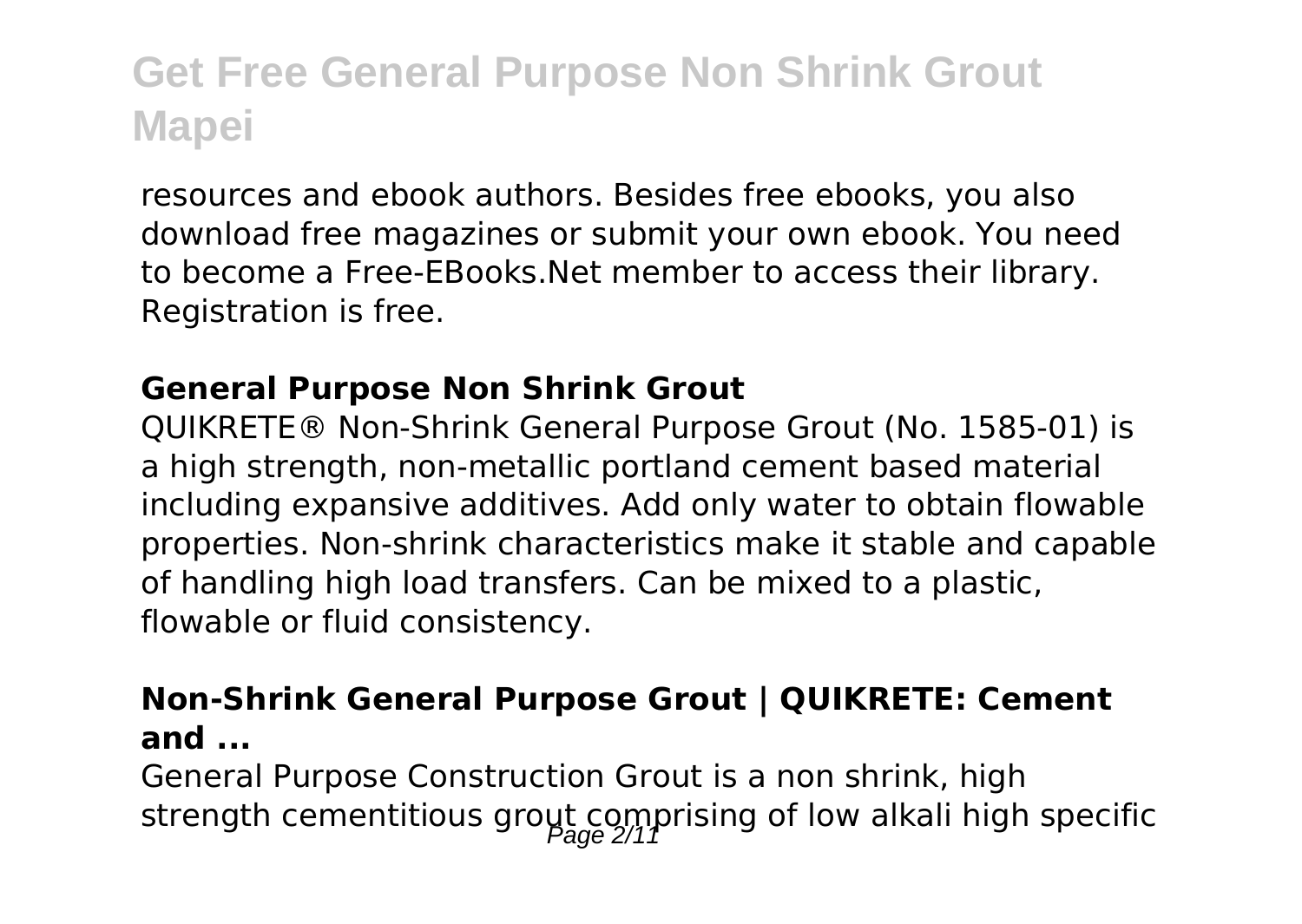surface area Portland cements and other cementitious binders combined with high purity aggregates and a system of compatible admixtures to achieve high in service performance. This grout has high flow characteristics to ...

#### **General Purpose Construction Grout | Pozament**

Non-Shrink General Purpose Grout. Sakrete ® Non-Shrink General Purpose Grout (BOM #120025) is a commercial grade non-metallic Portland cement based structural hydraulic cement for high-strength grouting.

#### **Sakrete® Non-Shrink General Purpose Grout – TCC Materials**

General Purpose, Non-shrink Cementitious Grout Description Grout GP 60 is a premixed, non-shrink, natural aggregate cementitious function grout for grouting voids and filling gaps in structural elements from  $\lim_{\beta \to 0} \lim_{\beta \to 1}$  to 100mm thick. It is designed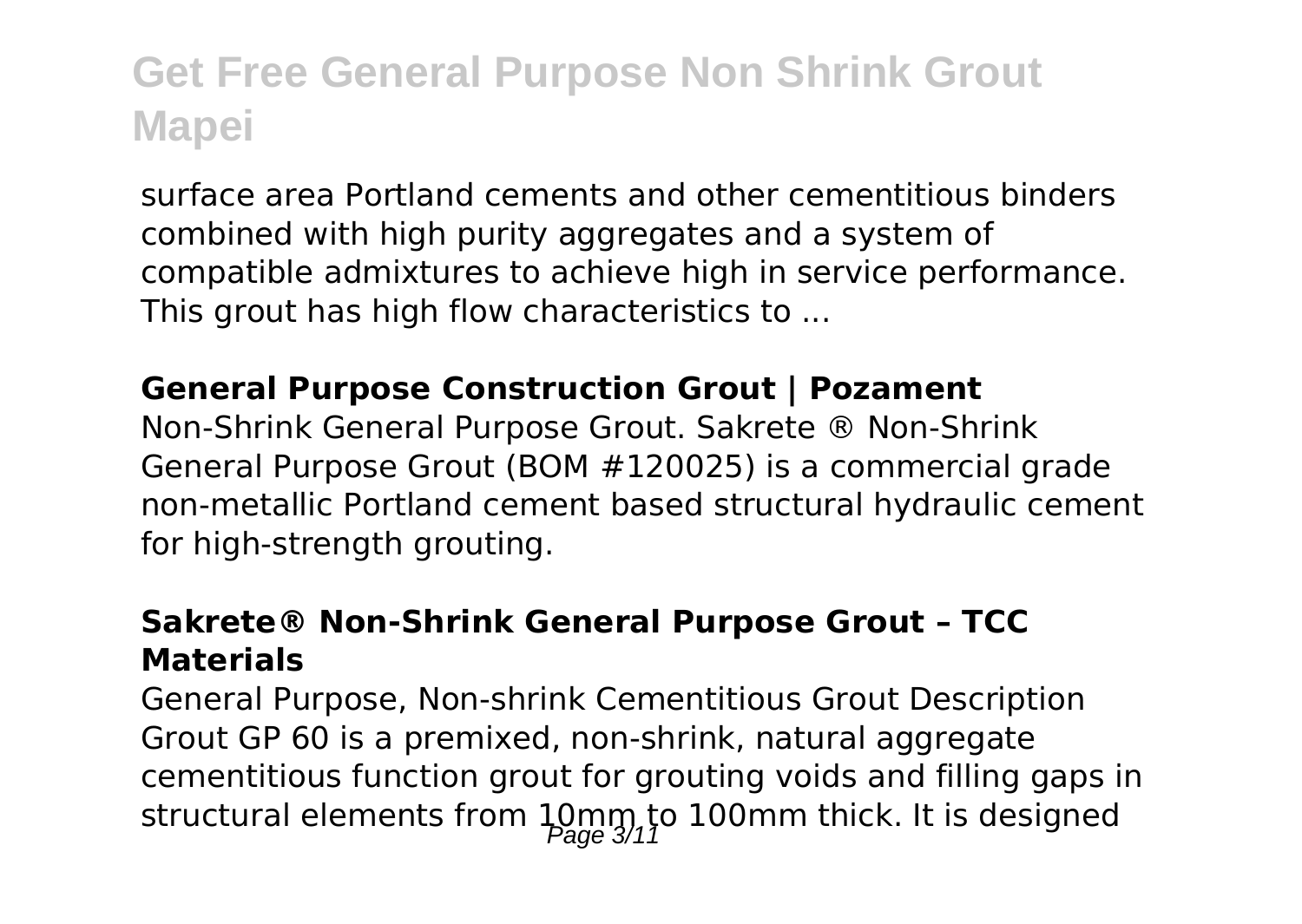for grouting applications where good flow with high early and ultimate strengths is required.

#### **General Purpose, Non shrink Cementitious Grout**

Non-Shrink General Purpose Grout is a high strength, nonmetallic, cement based material with expansive additives for grouting steel columns, bearing plates, pre-cast concrete, and anchoring applications (Quikrete.com). 1107 grout is designed to provide a controlled, positive expansion to ensure an excellent load bearing area.

#### **1107 Grout or General Purpose Non Shrink Grout**

QUIKRETE Non-Shrink General Purpose Grout is a high strength, non-metallic, Portland cement based material with expansive additives designed for grouting steel columns, bearing plates, pre-cast concrete, and anchoring applications. QUIKRETE ® Non-Shrink General Purpose Grout complies with ASTM C-1107 and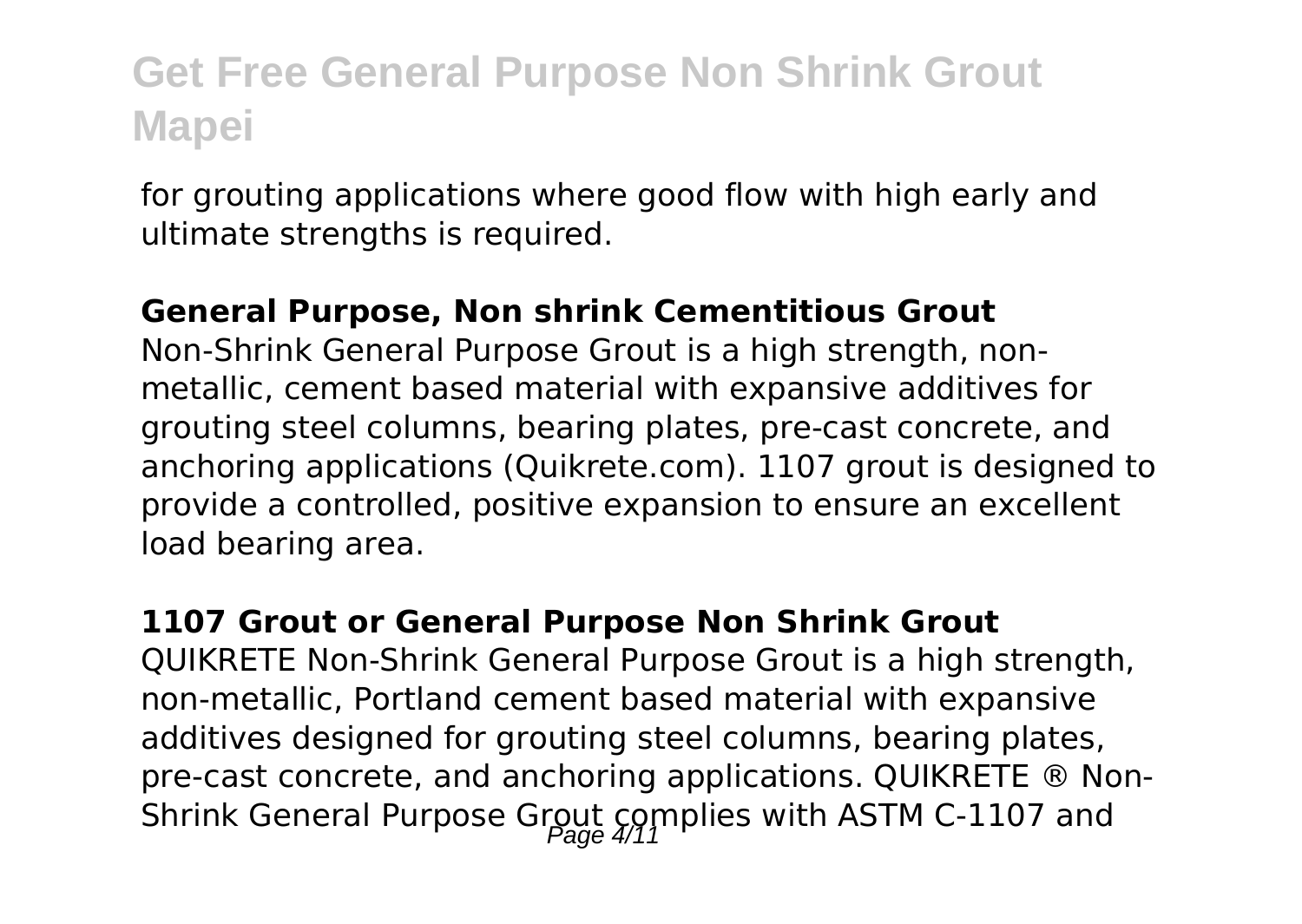Army Corp of Engineers

### **PRODUCT NO 1585-01**

General purpose non-shrink cementitious grout GRANDGROUT 8000 is an economical and easy to use material requiring the addition of water to produce a free flowing non-shrink grout. Customer Benefits Ease of applications Positive expansion to ensure effective contact and support Minimal downtime El im n atof s te b ch ng errors

#### **General purpose non-shrink cementitious grout**

A non-shrinking grout concrete is a hydraulic cement grout which when used stays of the same size as the volume of the mixture poured, or higher than the original volume. The grout is something that is used by the construction industry for the purpose to fill up the gaps. They are used to fill up the differences between the two structures, as they are thinner, and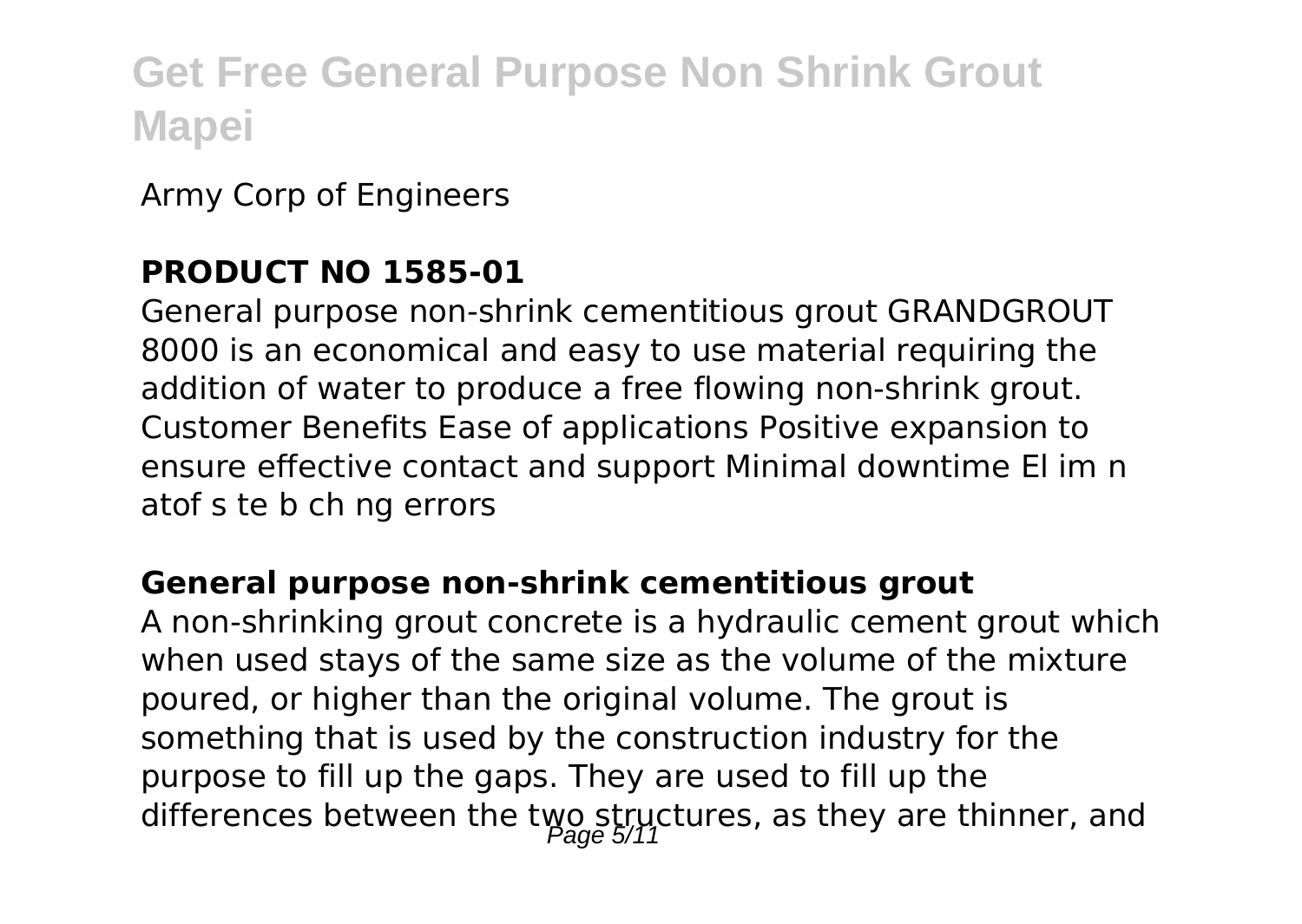they get poured into the gaps ...

#### **Purpose of Non-Shrink Grout Concrete - Manufacturers ...**

Aftek Penaflow general purpose non-shrink grout (GP grout) is a class A, high performance construction grout for everyday use (20k bag). Features: Ideal for fixing cavities or gapes, it can be dry packed, rammed, troweled or poured; Use for grouting from 20mm to 150mm in a single application

#### **Aftek Penaflow GP general purpose non-shrink grout - GP Grout**

construction grout General-purpose, 'non-shrink' cementitious grout weber.cem grout General purpose grout suitable for use over a temperature range of between 5°C and 25°C. Can be pumped, poured, trowelled or 'dry-packed'. Good flow properties. Can be applied in thicknesses ranging from 10 mm to 100 mm. Page 6/11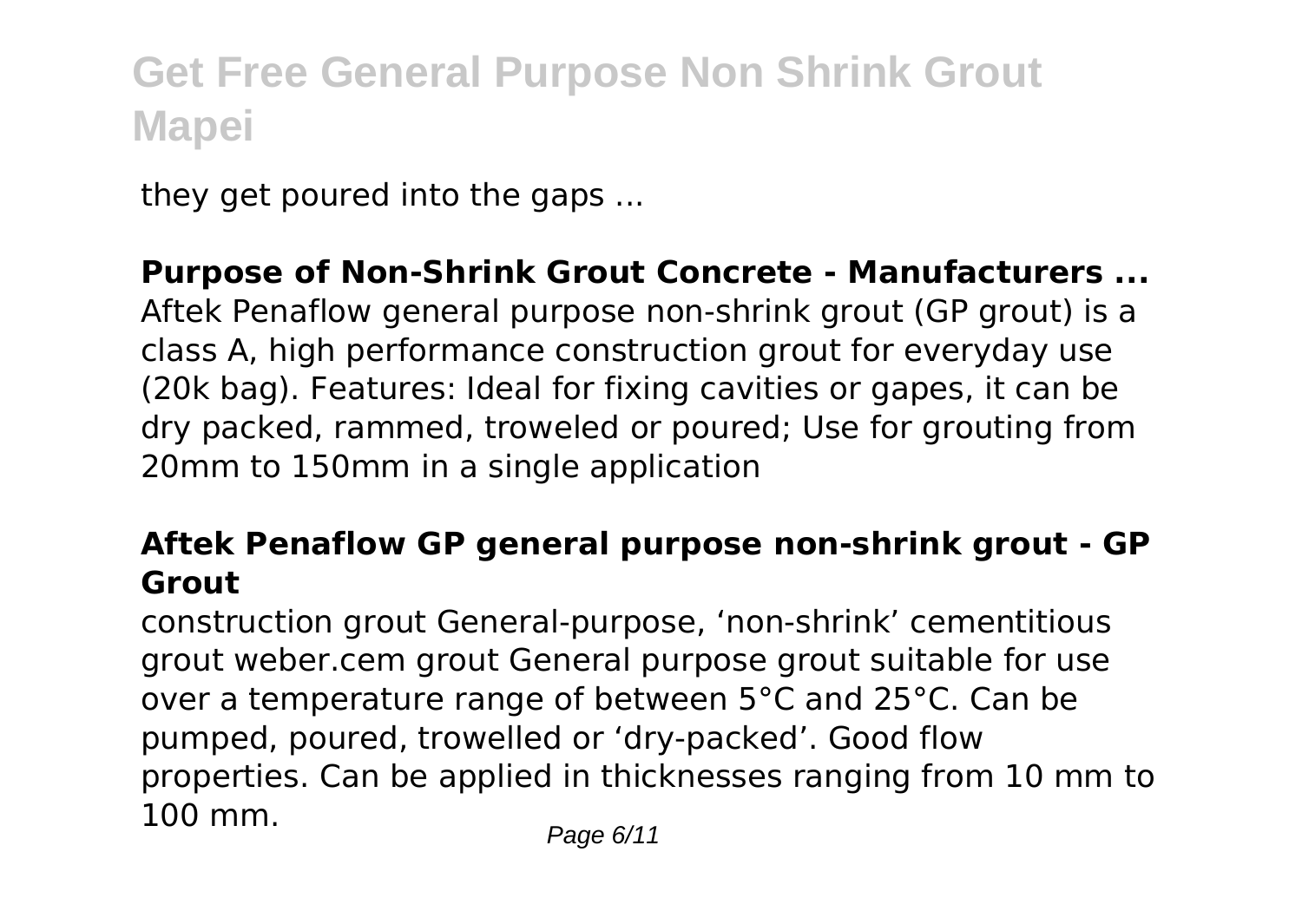### **General-purpose, 'non-shrink' weber.cem grout**

A general purpose non-shrink (Class A) cementitious grout ideal for most void filling grouting jobs ; Pre-hardening volumeadjusting. Controlled gaseous expansion system compensates for shrinkage and settlement before hardening occurs. Ready to use, pre mixed, requires only the addition of water

### **Flowfill Grout GP | Multi Purpose Nonshrink Cementitious**

**...**

50 lb. Non-Shrink General Purpose Grout is a high strength, nonmetallic Portland cement based product that contains expansive additives. It will not shrink during the curing process like a traditional grout. It's versatility makes it an ideal product for many different applications where a non-shrink and extremely strong grout is needed or desired.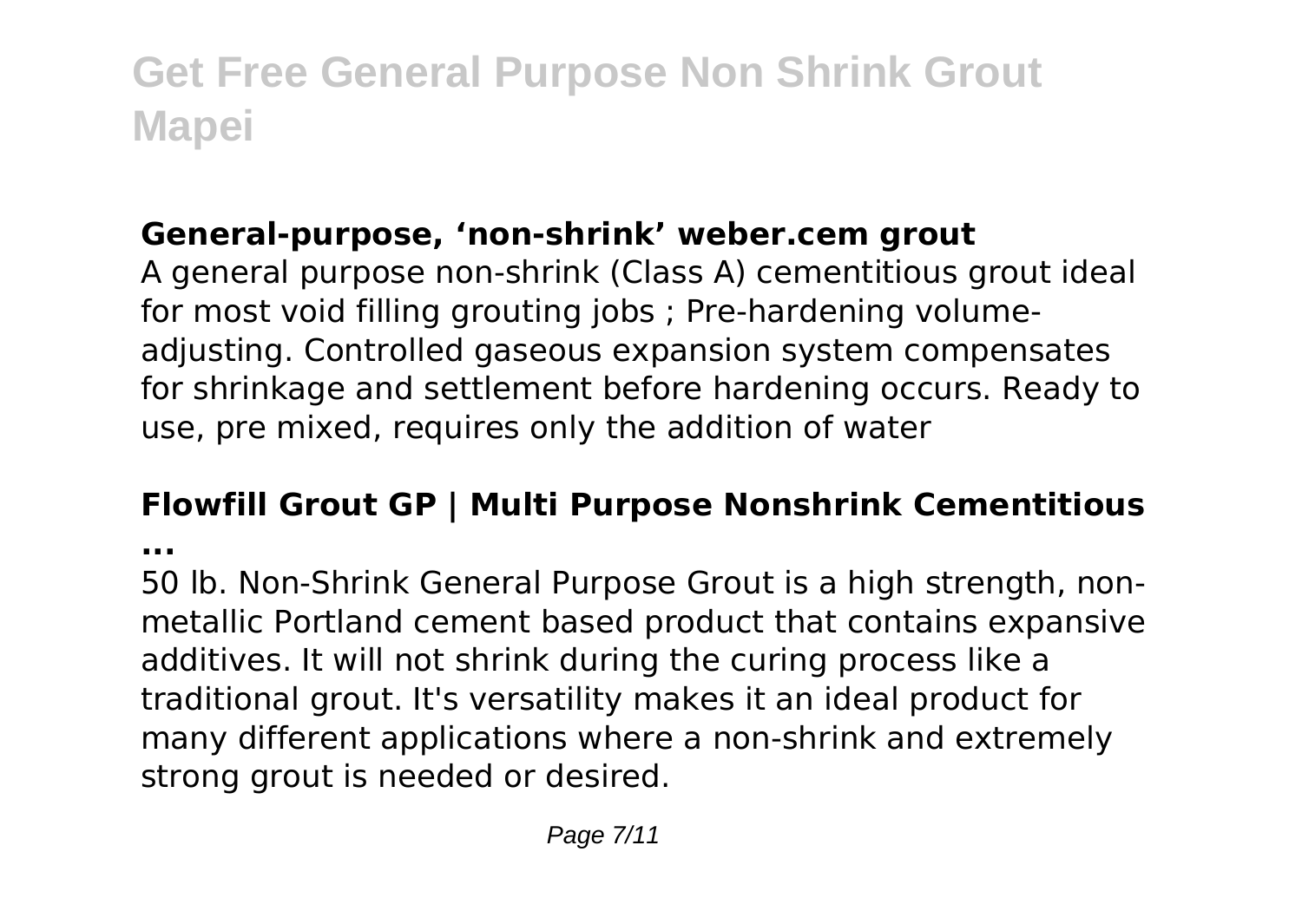### **Quikrete 50 lb. Non-Shrink General Purpose Grout Concrete ...**

high precision, general purpose, non-shrink cementitious grout A non-shrink, cementitious premixed grout with extended working time to suit local ambient temperatures. Easy to use, just add water

#### **SikaGrout®-215 (new)**

SAKRETE® Non-Shrink General Purpose Grout is a non-shrink, non-metallic, Portland cement based structural hydraulic cement for high-strength grouting. When/Where to Use before any part of the grout has set. • Grouting of poured in place, precast, tiltup and pre-stressed concrete • Grouting of heavy machinery

### **Non-Shrink General Purpose Grout - TCC Materials**

Conbextra GP, a general purpose shrinkage compensated cementitious grout, is supplied as a ready to use dry powder.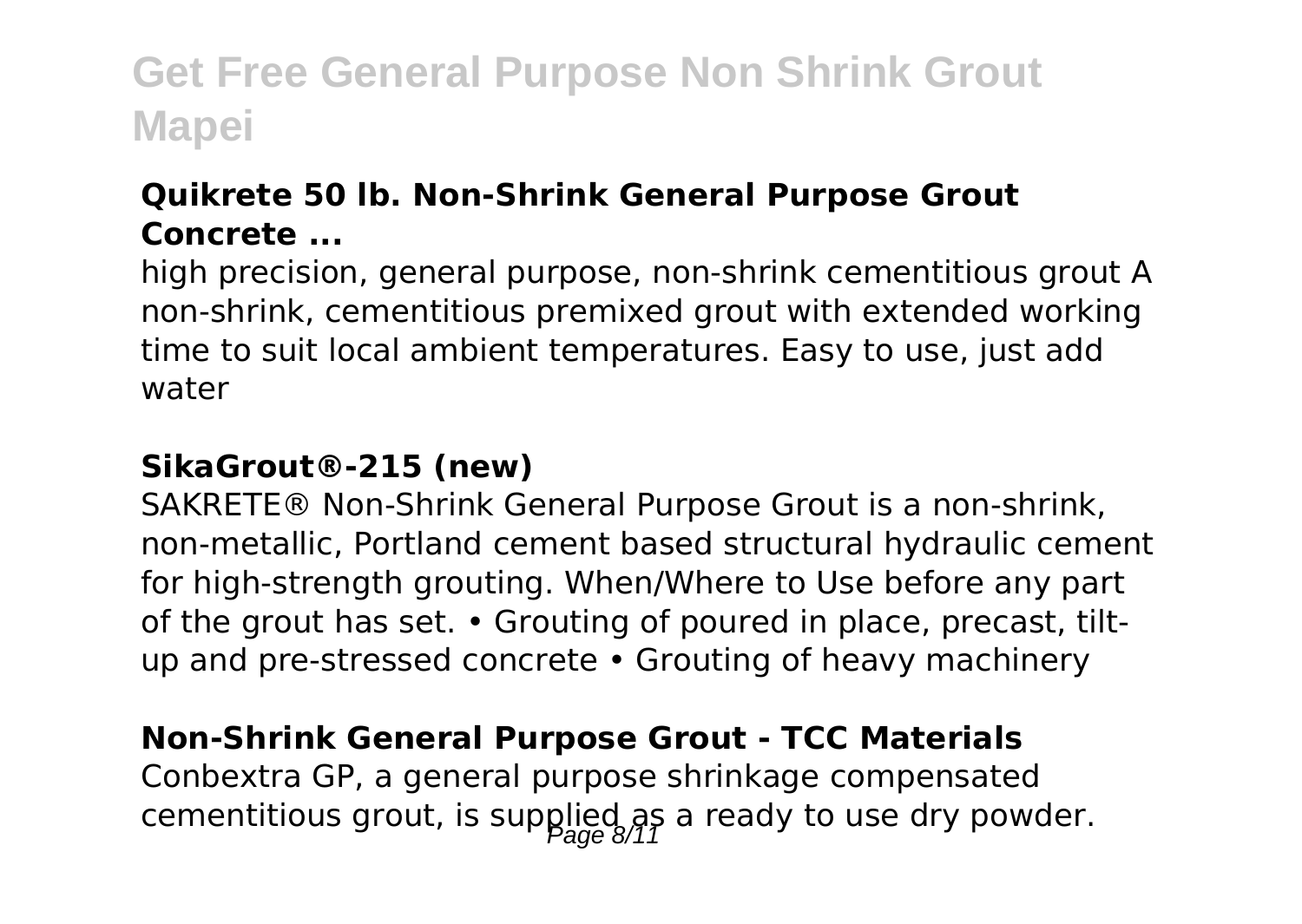The addition of a controlled amount of clean water produces a flowing non-shrink grout for gap thicknesses from 10 mm up to 100 mm. Conbextra GP is a blend of Portland cement, graded fillers and chemical additives which impart controlled expansion in the plastic state whilst minimising water demand.

#### **Parchem | Conbextra GP Non-Shrink Grout (Construction ...**

Mapefill GP is a general purpose non shrink grout. WHERE TO USE. Recommended for grouting voids in structural elements such as: patching up honeycombs in concrete, filling gaps in precast elements, and grouting base plates and bridge bearings. Some application examples • Anchoring of mechanical equipments. • Anchoring of steel bars.

### **Mapei Mapefill GP Non Shrink Grout 25 kg - Lilley**

General purpose non-shrink cementitious grout Advantages.